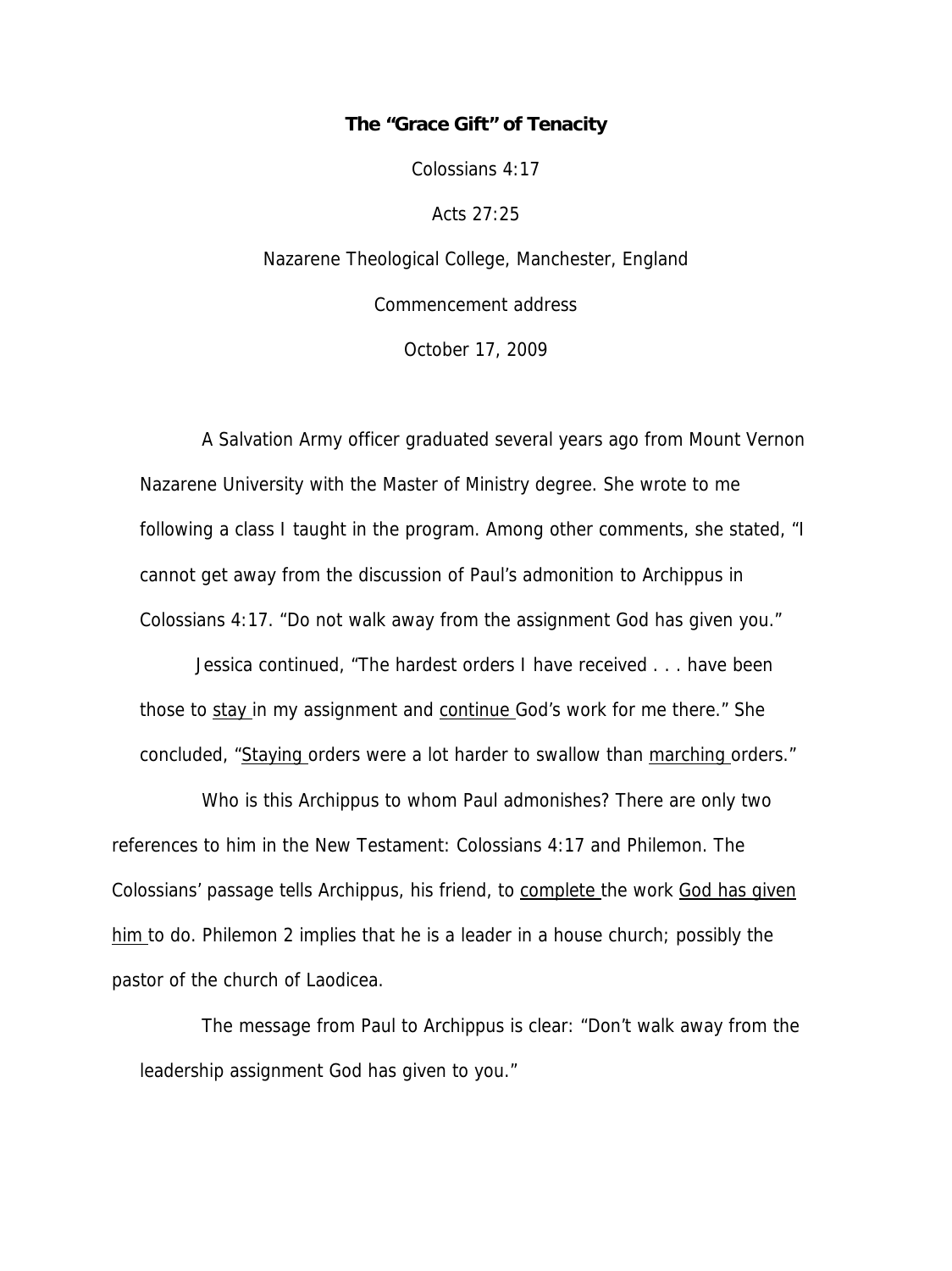Paul's message to this rather unknown Christian leader is my final word to you before you graduate from the Nazarene Theological College, Manchester. Never give up on a God-given assignment until He releases you from the responsibility.

Don't fall apart with the first round of disappointments or problems, when your co-workers are grouchy, or the boss expects too much. Don't quit when the pressure is on, when others are encouraging you to jump ship or change churches, and when "other opportunities" seem so inviting. Don't give up!

 If God has given to you an assignment, led you to a job, or called you to be a faithful pastor or lay leader in a local congregation – be tenacious in that assignment or responsibility until God releases you.

For years, I had this poem hidden in my office so only I see it:

## **Don't Quit**

"When things go wrong, as they sometimes will, when the road you're trudging seems all uphill. When the funds are low and the debts are high, and you want to smile but you have to sigh. When care is pressing you down a bit. Rest if you must but don't you quit! Life is queer with its twists and turns, as everyone of us sometimes learns. And many a failure turns about, when he might have won had he stuck it out – Don't give up though the pace seems slow –You may succeed with another blow. Success is failure turned inside out – The silver tint of the cloud of doubt. And you never can tell how close you are. It may be near when it seems so far. So stick to the fight when you're hardest hit –It's when things seem worst that you must not quit."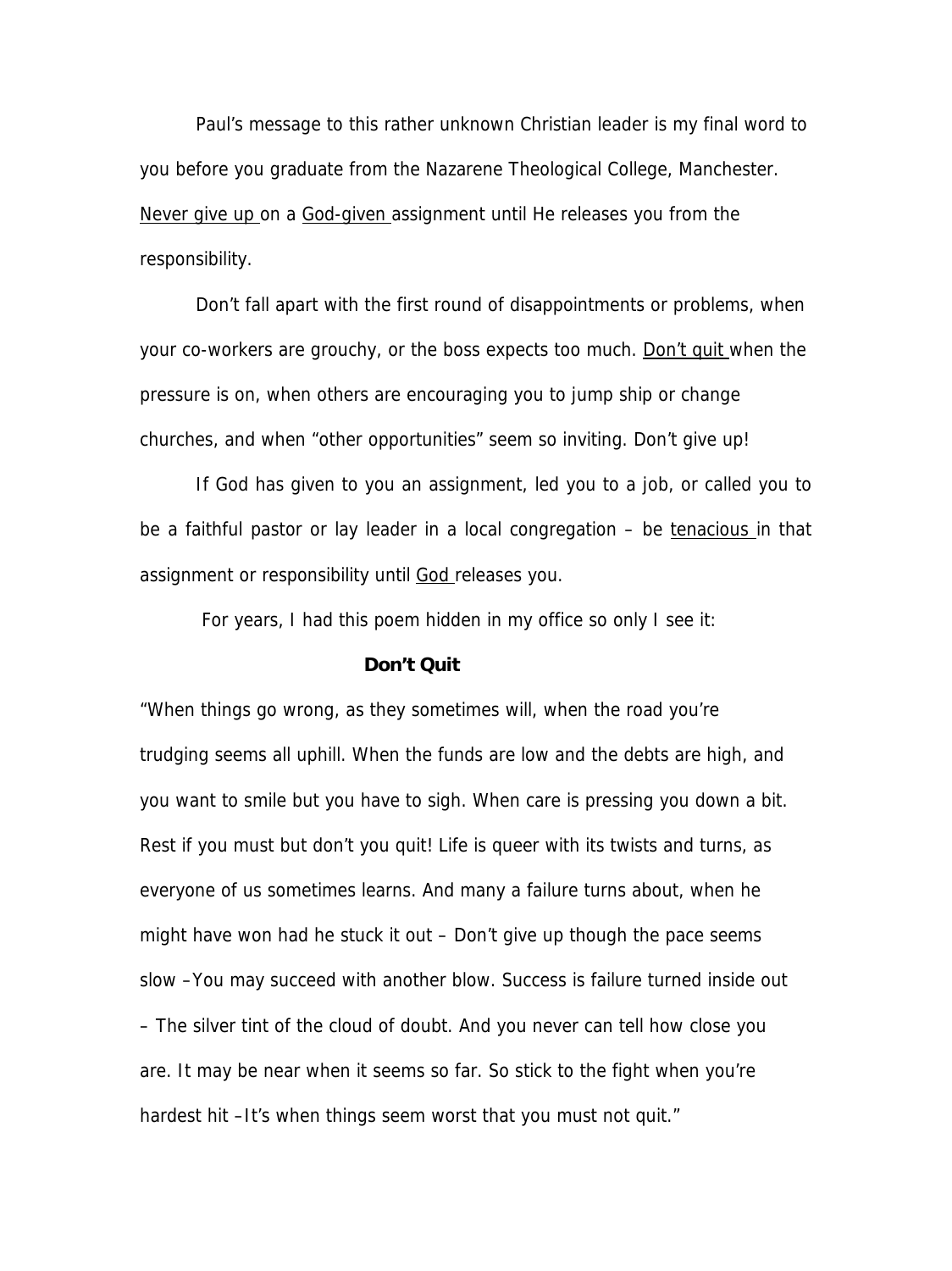Why not quit? Because in these assignments, it is the Lord Christ whom you are serving, not people! As love and faith go together, so does service and perseverance!

As Nazarene Theological College graduates, be tenacious in pursuing God's will and way in your home, on the job, with those in need, and with your local church. "Never, never, never, never give up!" Remember the admonition of the Apostle Paul to Archippus, "Don't walk away from your work until God releases you from it.

Recently I've been thinking about tenacity. It is always needed, often painful, and a gracious gift. Permit me to elaborate for a few moments on these thoughts.

#### **I. First, The Need for Tenacity**

Audacious tenacity – God inspired and empowered tenacity - spiritual tenacity, if you will - is needed in the home, on the job, with others in need, in the local congregation, and at Nazarene Theological College, Manchester. We don't know why Paul was compelled to speak these words to Archippus. However, Paul's words to his friend cause us to question why we are so often tempted to give up on a project, an assignment, a responsibility, or a calling before genuine release comes from the Lord.

 Why are we tempted to give up as Christian workers? For sure the enemy of our soul wants to defeat the Christian worker. "Our struggle is not against flesh and blood, but against the rulers, against the authorities, against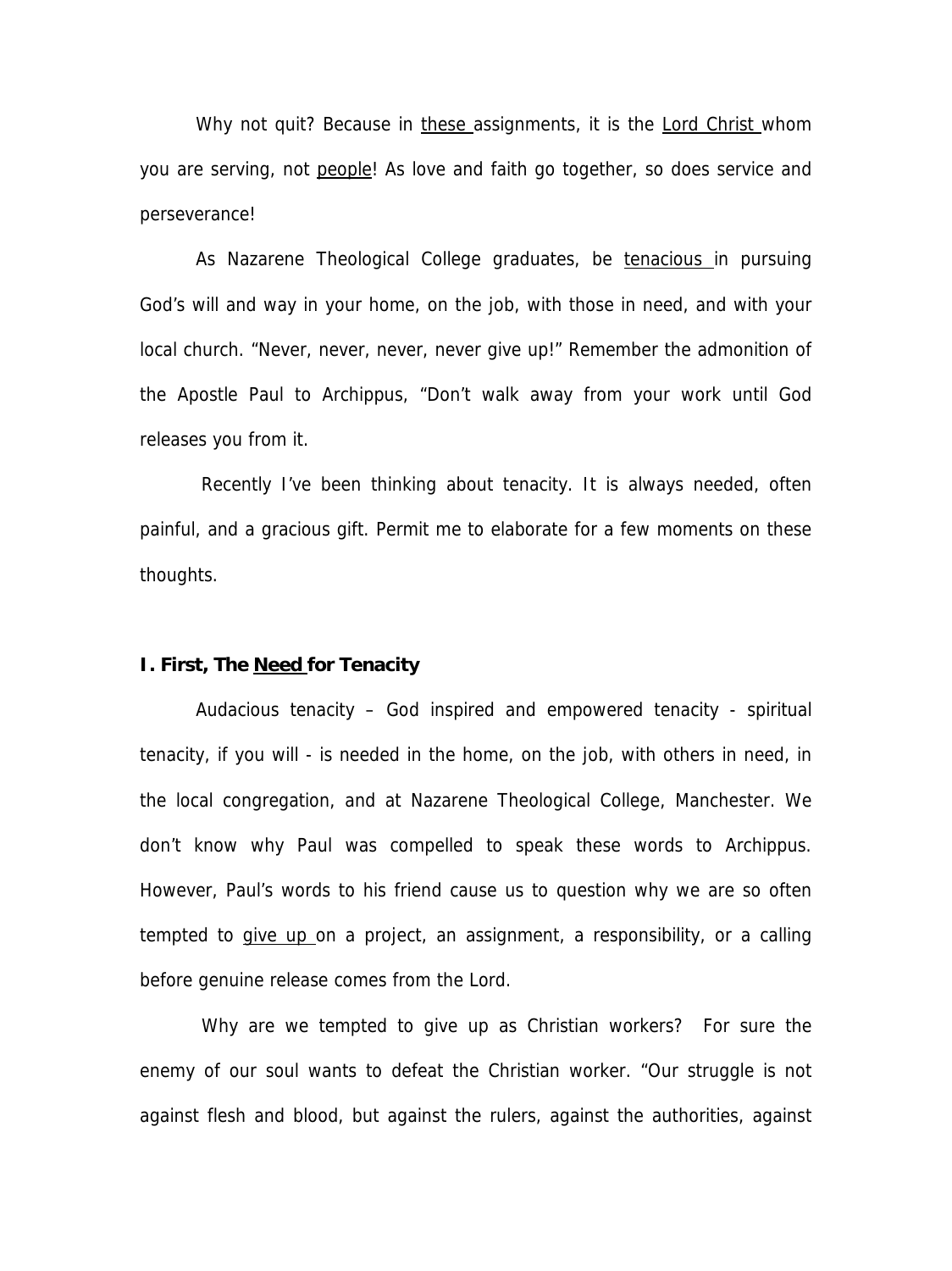the powers of the dark world and against the spiritual forces of evil in the heavenly realms." (Ephesians 6:12)

 Another reason we give up is that the problems facing us at times seems insurmountable or impossible to solve. In the book, Staying Power, the authors talk about the three time periods all problems have.

 Zone A is called "Desire to Achieve" and is characterized by idealism, perhaps naiveté, and maybe apprehension.

 Zone B is called "Desire to Quit" and is characterized by confusion and conflict when problems arise. This is the danger zone: problems need to be separated, spelled out and tackled one by one. Zone B will end in one of two ways: we will quit and abort the project, or we will persevere with "bull dog" tenacity, resisting the temptation to drop out.

We can choose to believe that, even in a seemingly impossible situation, the God who has promised never to leave us or forsake us is present. We can choose to believe that, by the grace of God, there is a way through, over, under or around the confusing situation.

 This leads us to Zone C. Zone C is called "Achievement and Growth" and is characterized by faith and personal satisfaction, a sense of realism, maturity, and expectation.

 We also give up because of misconceptions regarding the Christian life, work and ministry. These misconceptions encourage us to give up before the job is done. Have you heard of them?

"Progress is only being made when things are running smoothly."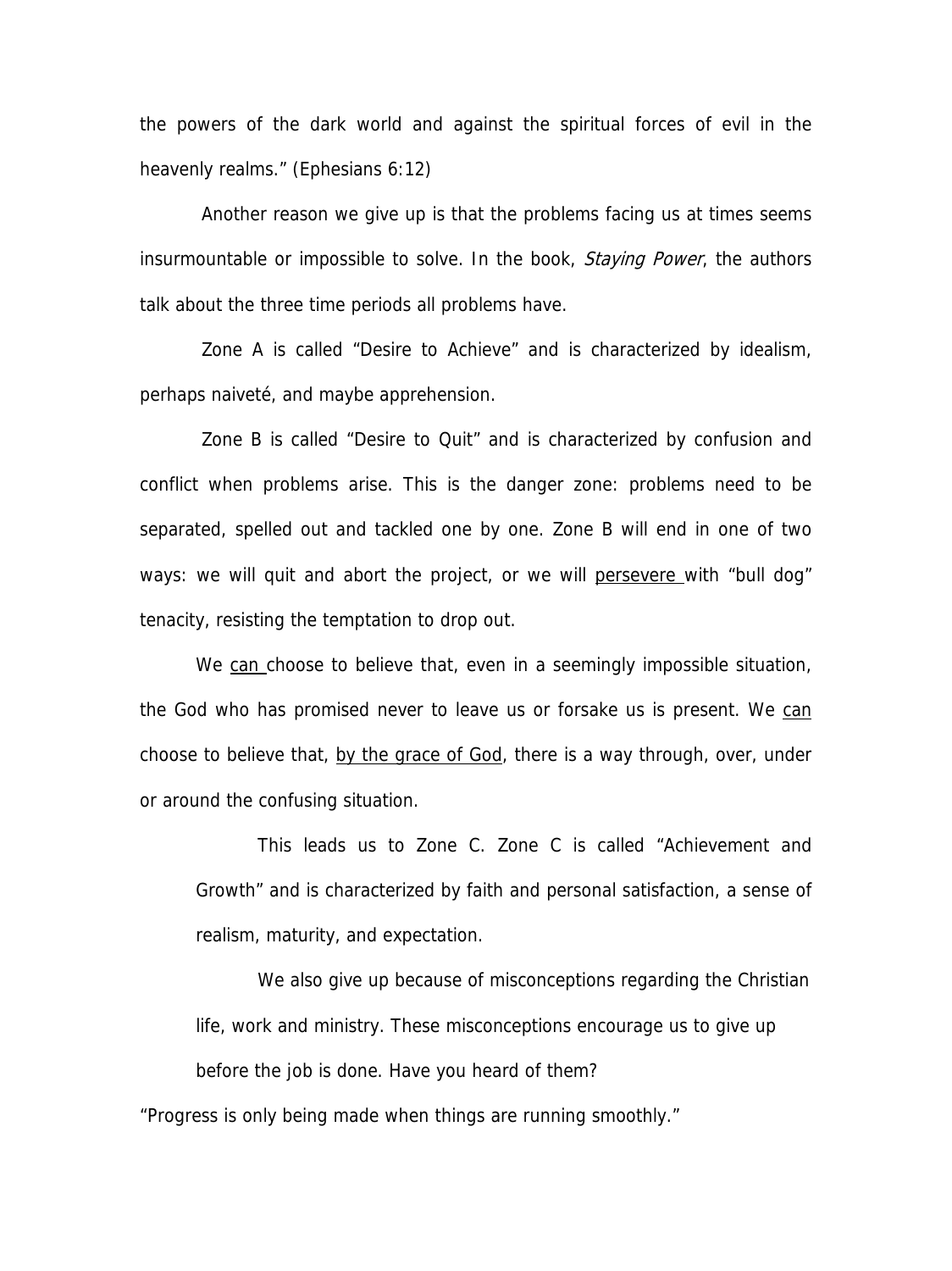"The grass is greener on the other side." "Bigger is better."

"Suffering and hardship can't be of God." "This problem can't be solved."

"Success is gaining everyone's approval." "Failure is final."

"I am nobody."

And one of the greatest misconceptions is that "good and godly people do not differ or make mistakes."

 Graduates, as you pray and believe for God's leadership in the next phase of your life, be known as one who has spiritual tenacity – God-given tenacity - in your graduate studies, on the job, in Christian service and in your local church. Don't jump from job to job or from church to church. The real test of a person's character is what it takes to stop her or him.

Let the characteristic of "stick-to-itiveness" infect you and hold you steady. The Need for Tenacity Is Great!

#### **II. I must remind you, secondly, of the Pain of Tenacity**

 The tendency, I believe, is to "move on" when pressure builds, we do not get our way, or recognition we receive isn't what we desire. To stay in the situation in the midst of conflict, uncomfortableness, misunderstanding, power struggles, conflicting situations and inappropriate expectations until God releases us from these assignments is painful, very painful.

 "Enduring" hardship through extraordinary times and situations requires a resolute faith in the God who has placed us in these assignments. And in these "painful" experiences, we must convictionally believe that we remain where God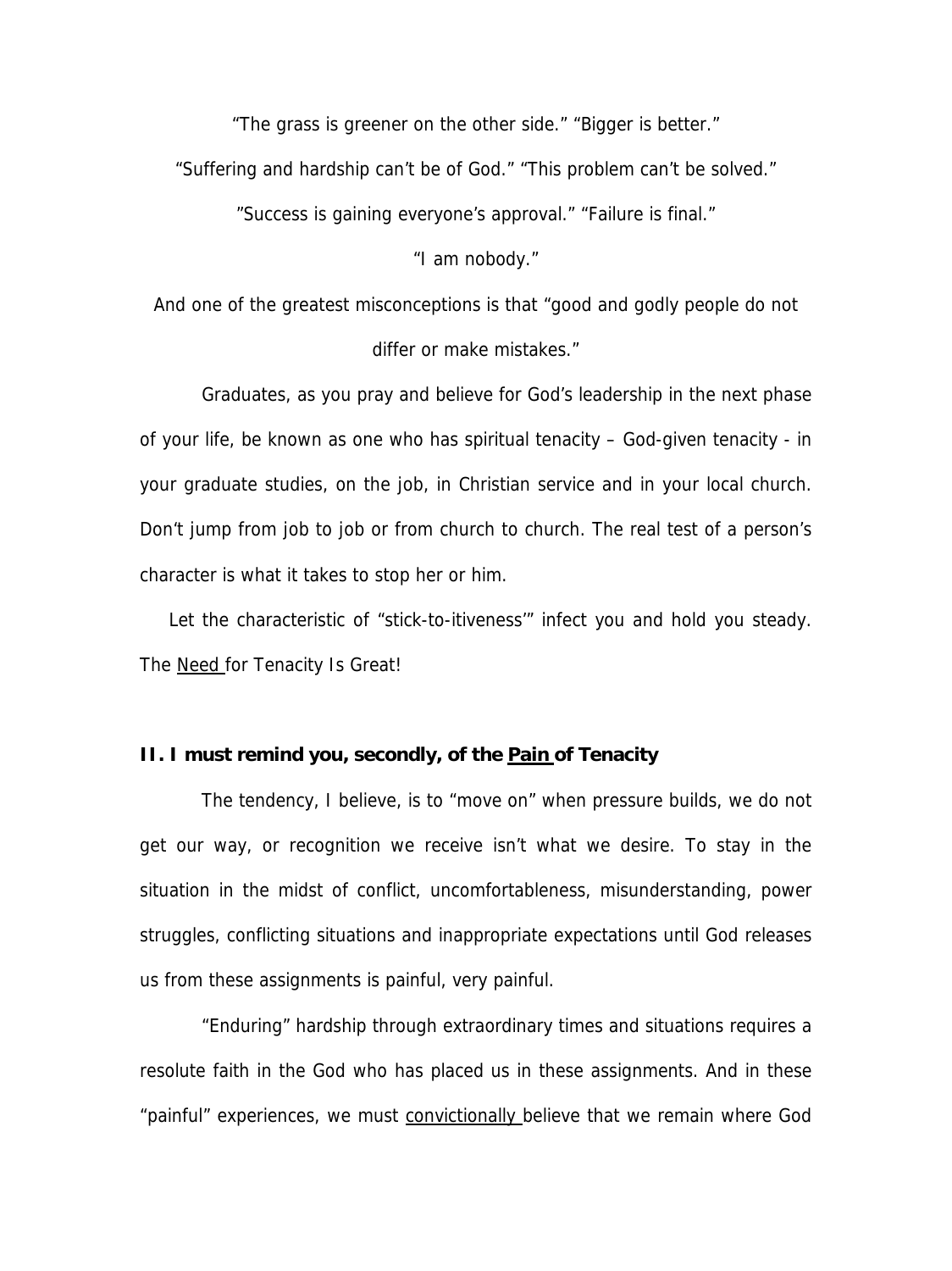has placed us until he releases us, because we serve **Him in these painful times**, not the people who sometimes inflict the pain.

 Paul's journeys, as outlined in the latter half of the book of Acts, were filled with similar experiences! Listen again to Acts 27:25 – "Keep up your courage, men, for I have faith in God that it will happen just as He told me."

 After being in jail for two years, Paul and others were on their way to Rome. Paul's admonition to the men on board the ship was spoken in the middle of a typhoon, a shipwreck, and no food for 14 days. ・BUT, God had earlier told Paul that "he would testify of God's grace in Rome." (Acts 23:11)

In the midst of the  $Pain$  of getting to Rome,  $\cdot$  the jail experience, typhoon, shipwreck and no food,  $\cdot$  Paul stated emphatically,  $\cdot$  ... keep up your courage, men, for I have faith in God that it will happen just as he told me."

For sure, there is often pain in staying with the call of God until He releases us from the assignment He has given to us.

There is a need for Tenacity, even in the midst of often great pain in tenacity. Now let me testify to:

#### III. **The Gift of Tenacity**

 This gift of "stick-to-itiveness" – endurance or perseverance – is not a gift we give to other people. By no means. Rather, the gift of tenacity is a grace gift from God to  $us$ . . .for the spiritual growth, Christian maturity and personal</u> development we experience in the midst of "staying with it" until God releases us!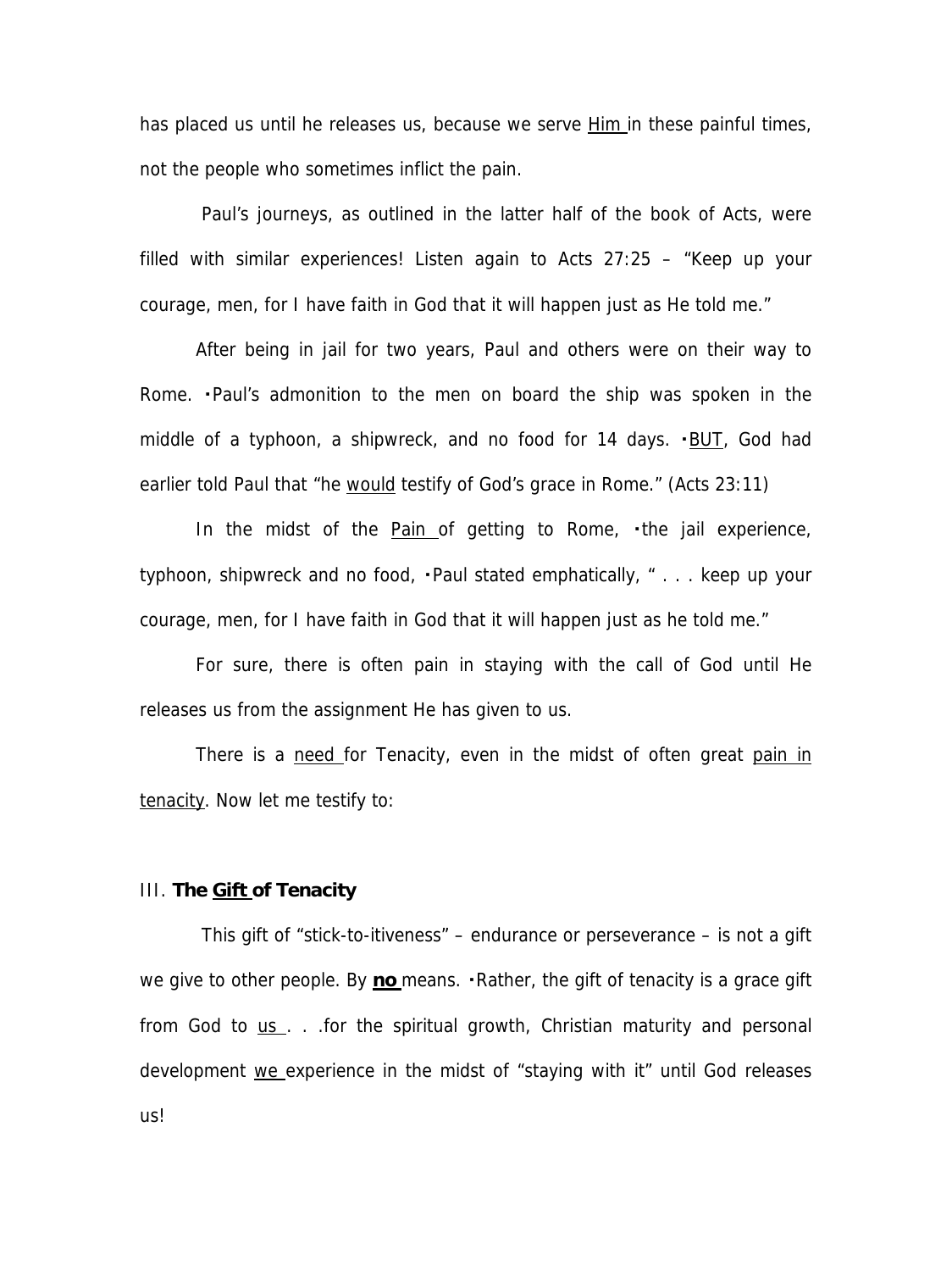. On many occasions while leading Mount Vernon Nazarene University, I stated, "leading the university is the greatest journey of faith I have ever experienced." In exercising tenacity – staying power, I became the greatest benefactor. In choosing to believe that God was in the midst of a process, problem or confrontation, I grew spiritually. I matured in Christ significantly.

Why? Because I had to lead from my knees in dependency upon "the One who had called me to the assignment, believing He would complete in me and my work exactly what He had designed!" I prayed many times during the 18 years I served the university, not just that the Lord would be with me and give me wisdom for my work, but that He would carry me through the difficult times.

 Remember Moses and his excuses before God? God said to Moses "I am sending you to the King of Egypt so that you can lead my people out of Egypt." Moses said, "I am nobody. No Lord, don't send me! I am a poor speaker, slow and hesitant. No Lord, please send someone else." God responded to Moses: "I will be with you!"

And God says to us, "It is I – the great 'I am' who calls, empowers, keeps and carries us." Graduates, never forget! We are the *blessed, graced, gifted* and called children of God! God reminds us through Paul, "My grace is sufficient for you, my children, for my power is made strong in your weakness." (II Corinthians 12:9)

 Remember these prison words of Paul; "I have learned the secret of being content in any and every situation, whether well fed or hungry, whether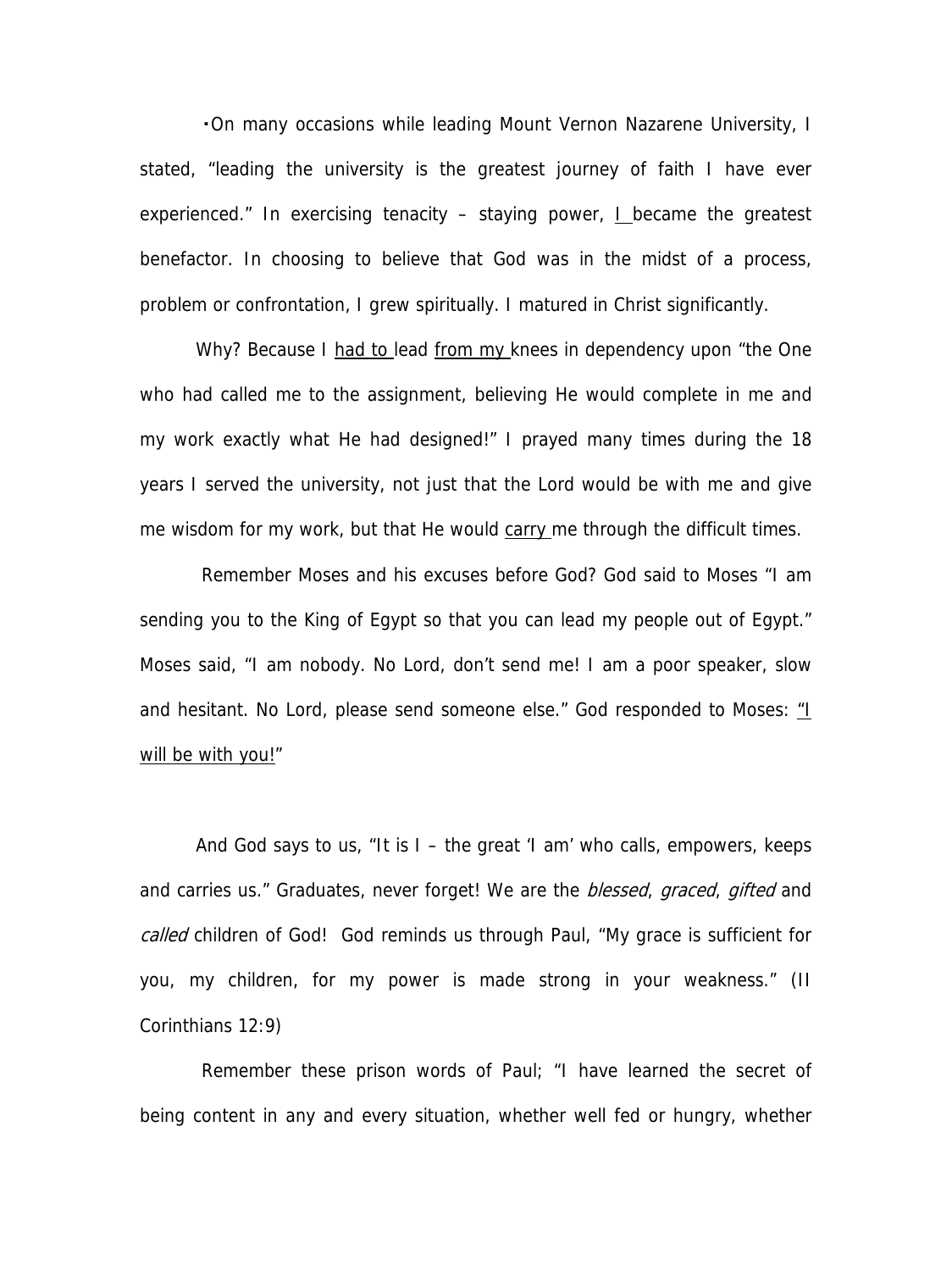living in plenty or in want. I can do **all** things **through Him** who gives me strength" (Philippians 4:21)

Regarding contentment, I read these words years ago, " . . .If we are not content with what we have, we will never be content with what we want!"

# **IV. Tenacity, With Contentment! What A Profound Gift From God To Us and In Us!**

God enables us to "stay the course" until He releases us from an assignment! And who benefits the most? Only God knows. But, for sure, we who "endure" by God's grace are blessed. Tenacity is a grace gift from God to us!

He can work in us to become the change we may desire to see in others. Though we do not have the power to change others, change can take place within us! In the midst of experiencing honest and intense differences between some good and godly people with whom we work, the leader, by God's amazing grace, can be changed and transformed! What a gift of grace to us who endure in the assignments we believe God has given to us.

## **Conclusion**

 I close this commencement address with a reminder of Paul's words to Archippus: Do not walk away from the assignment God gives to you!

 "When the valley is deep, when the mountain is steep, when the body is weary, when we stumble or fall; when the choices are hard, when we're battered